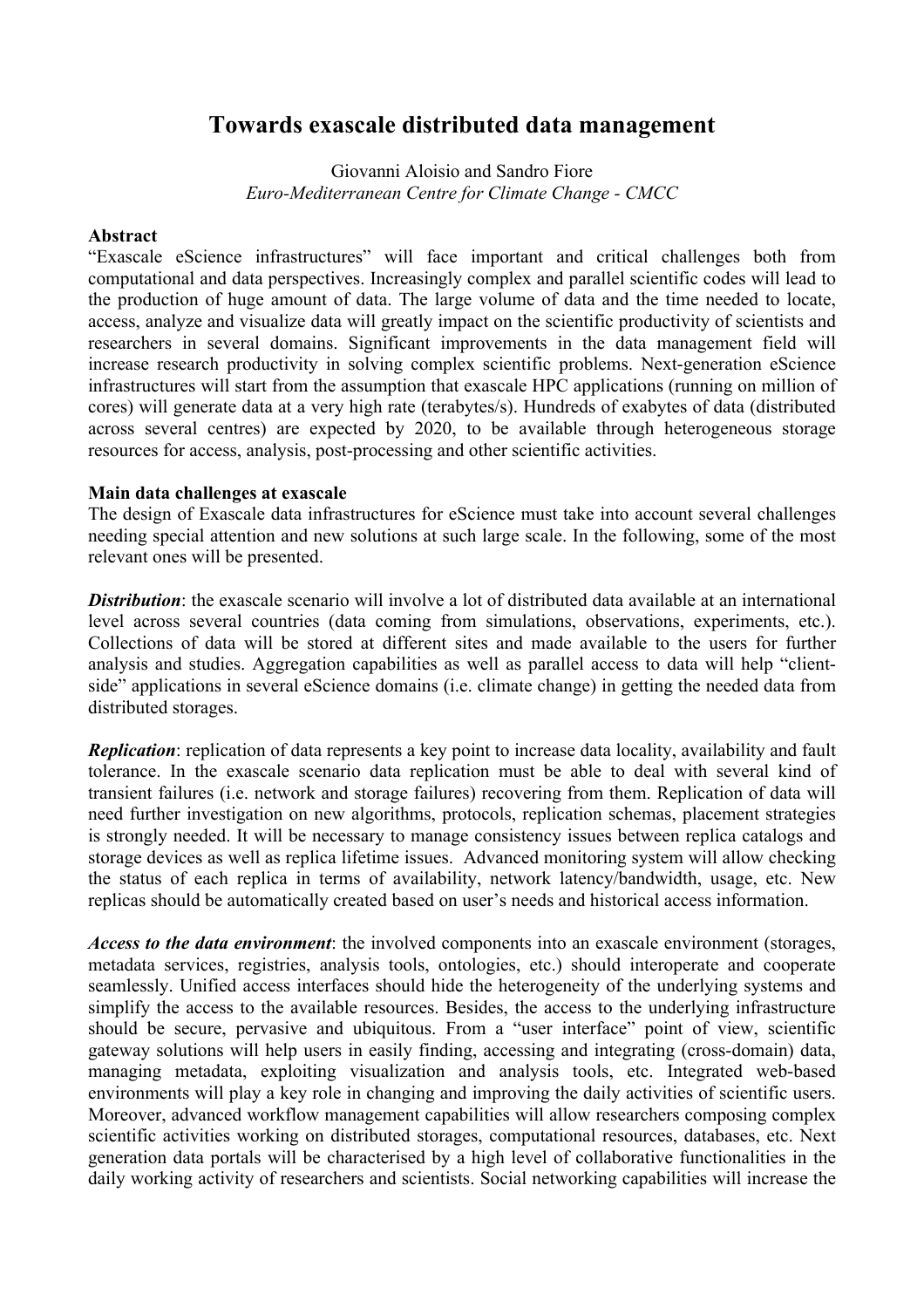level of discussions, feedback, exchange of scientific results and dissemination among groups, scientific teams, etc.

Finally, scientific gateways should be wider in "target" and easier in "access" because they should be designed and conceived not only for scientists (the targeted primary users are domain experts), but also for non-expert users (i.e. decision makers).

*Storage and caching*: storage technology is a vital part to manage large volume of data. Both hardware and software components will play a critical role in managing big scientific datasets. Parallel I/O will be crucial for several reasons: data generation rate (critical for storages when parallel applications are running on millions of cores as at exascale) and data extraction (carried out by analysis tools) are just two examples. New efficient and scalable caching algoritms will be needed to increase performance in managing data.

*Scientific Discovery of data*: in a exascale environment search & discovery of data will continue to play a critical role. Several metadata sources will be in the scene contributing to describe the available data collections. Metadata hierarchies and indexes will help in speeding up search and discovery phases at such large scale. It will be fundamental to query, combine, retrieve and filter metadata information producing query results in a fast, scalable and efficient way. Efficient harvesting protocols will gather metadata information from different sites, indexing the available distributed collections. Metadata standards and the associated standardization processes will be fundamental to describe data through widely accepted, known and adopted set of information. Automatic extraction of metadata will play a key role at exascale in easing and speeding up the ingestion metadata process. Provenance information will increasingly become more important to identify, tracing and recording the history of a data, the related processing and analysis steps and so forth.

*Data analysis:* at exascale, data analysis will need new mathematical approaches, algorithms and related parallel implementations able to scale with the high number of available processors as well as to efficiently access and manage data at the file system and storage level. To avoid huge data transfer across the network, several computations should be carried out close to the storage devices, that is inside the Supercomputing/HPC Centres. Avoiding huge data movement moving the analysis to the storage resources will be a relevant point of active storage processing studies.

*Client side tools*: on the client side, new tools should take advantage of today available desktop capabilities. This implies the need to have parallel implementations of tools to access, visualize and analyze data. Parallel applications could provide a high level of responsiveness highly needed in the future scenarios. Since it is impractical to download large volume of data on the client side, it will be fundamental to increase client-side data reduction capabilities to extract the needed and relevant (from the user point of view) subset of data.

*Cloud-based data services*: storages, metadata and scientific domain ontologies could be managed through cloud-based services able to offer a high level of reliability, scalability (via dynamic provision of resources) and security. Hosting of metadata and data on cloud services will increase the availability of both data and access services. For reliable serving of data, the cloud should be cheaper than traditional storage resources hosted at the HPC Centres and could both provides additional storage resources and represents an alternative way to host/manage data.

*Interoperability*: due to the large scale environment, the heterogeneity of the platforms and the complexity of the exascale system, interoperability plays an important role to make the interaction among all of the involved components, services and actors feasible and productive. Interoperability can be achieved through strong standards adoption. On the other side standard processes must be